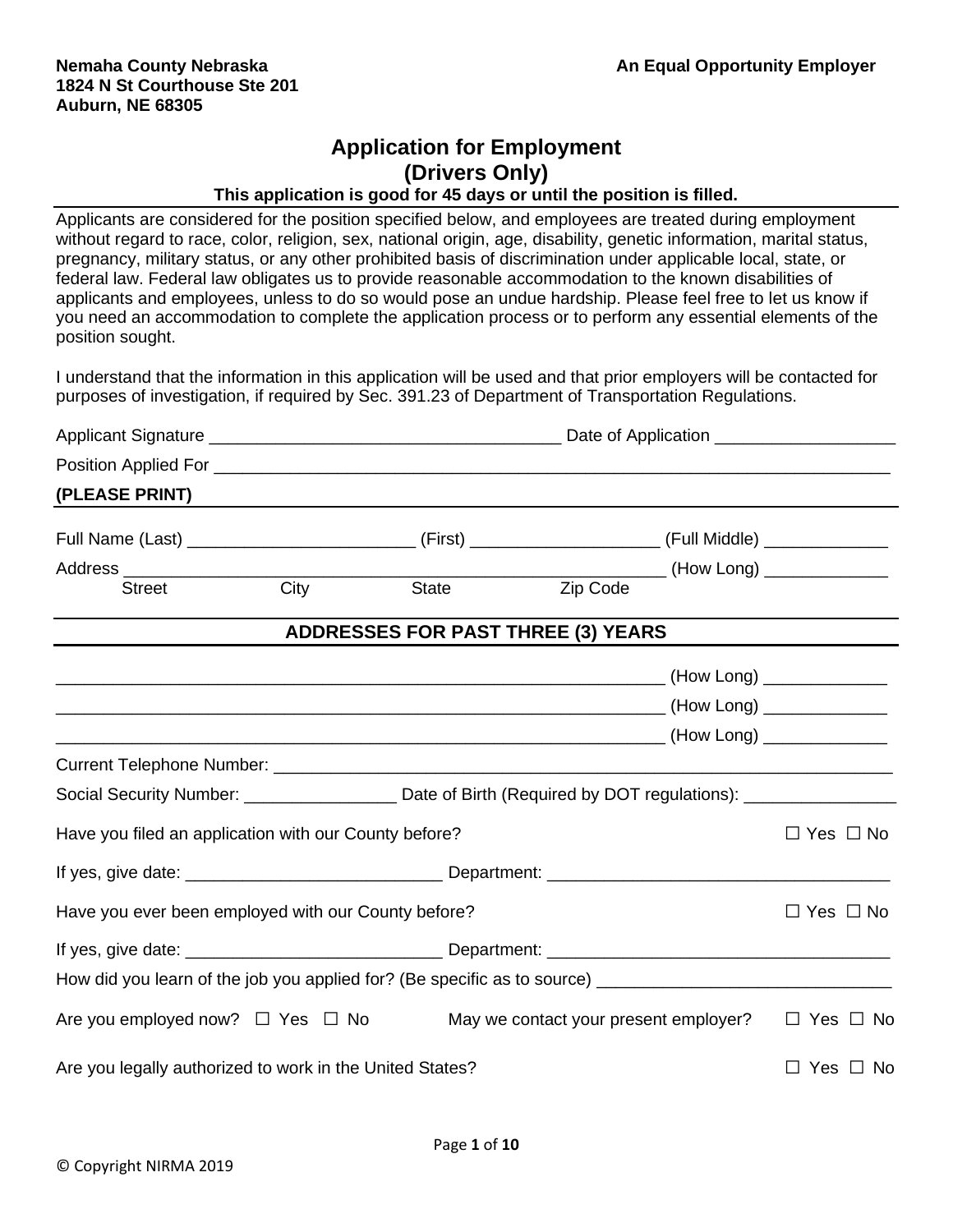| If hired, you will be required to submit documents sufficient to establish employment authorization and identity        |                         |
|-------------------------------------------------------------------------------------------------------------------------|-------------------------|
| in compliance with the regulations prepared by the United States Citizenship and Immigration Services. Proof            |                         |
| of citizenship or immigration status will be required upon employment.                                                  |                         |
| On what date would you be available for work? __________________________________                                        |                         |
| Are you available to work? $\square$ Full Time $\square$ Part Time $\square$ Seasonal $\square$ Summer Only             | Temporary<br>$\Box$     |
| What days? $\Box$ Sunday $\Box$ Monday<br>$\Box$ Tuesday $\Box$ Wednesday $\Box$ Thursday $\Box$ Friday $\Box$ Saturday |                         |
| Are you on layoff and subject to recall?                                                                                | Yes $\Box$ No<br>$\Box$ |
| Would you be willing to work out of town?                                                                               | $\Box$ Yes $\Box$ No    |
| This position is subject to a veteran's preference.                                                                     |                         |
| Are you eligible for and requesting a veteran's preference?                                                             | $\Box$ Yes $\Box$ No    |
| [A veteran requesting preference must submit with his/her Application for Employment a copy of the veteran's            |                         |
| Department of Defense Form 214. A spouse of a veteran requesting preference must submit with his/her                    |                         |
| Application for employment a copy of the veteran's Department of Defense Form 214, a copy of the veteran's              |                         |

disability verification from the United States Department of Veteran Affairs demonstrating a 100 percent permanent disability rating, and proof of marriage to the veteran.]

## **EDUCATION**

Please list education or specialized experience that relates to the position(s) for which you are applying. Exclude names or terms that indicate, for example, race, color, religion, sex, disability, or national origin.

|                          | <b>High School</b> | <b>Tech School</b>           | College/University  |
|--------------------------|--------------------|------------------------------|---------------------|
| Years Completed (Circle) | 9<br>10 11 12      | $1 -$<br>$2 \quad 3 \quad 4$ | $2 \quad 3 \quad 4$ |
| School Name and Location |                    |                              |                     |
| Diploma/Degree           |                    |                              |                     |
| Describe Course of Study |                    |                              |                     |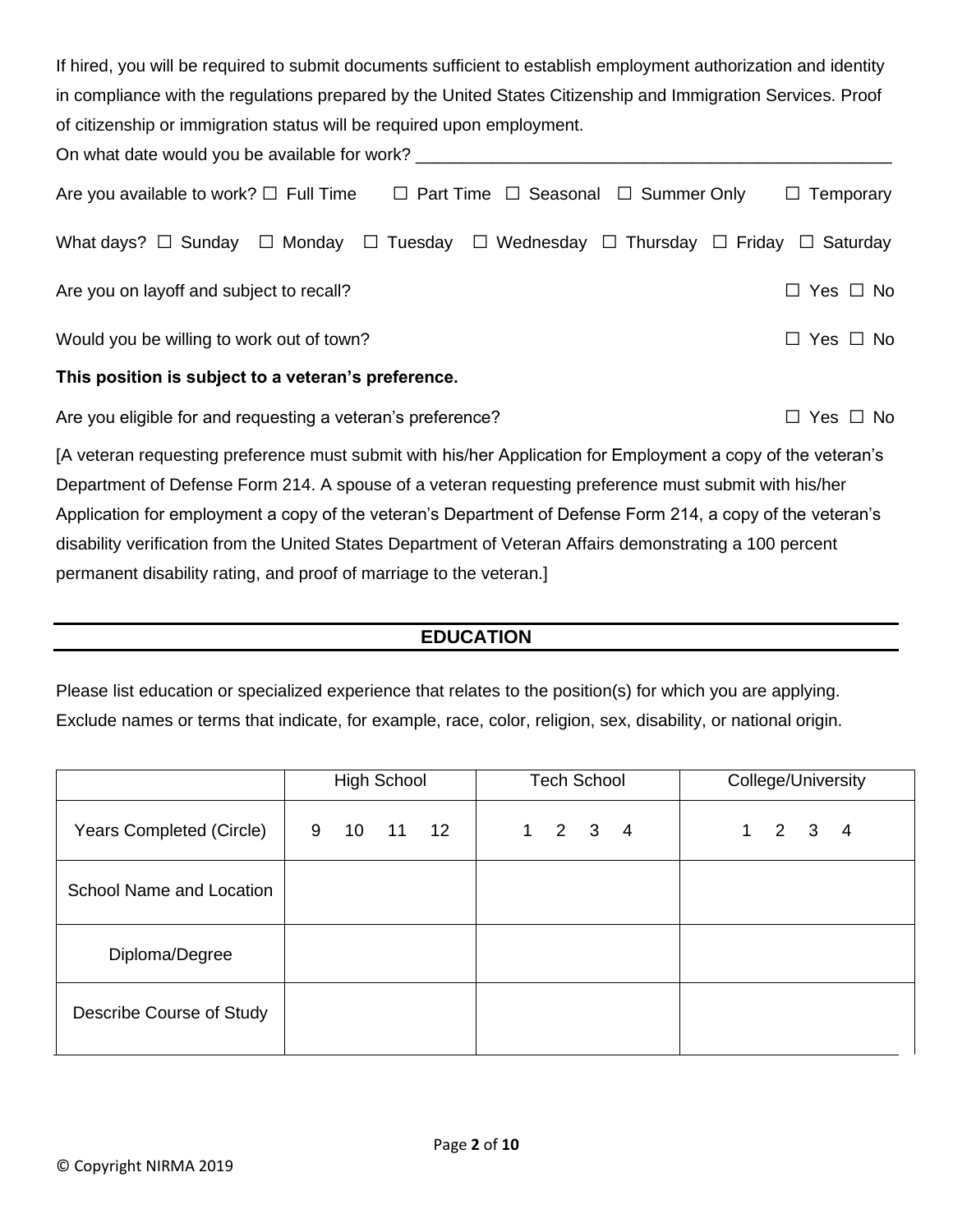### **EMPLOYMENT EXPERIENCE**

Give a complete record of all employment for the past 10 years. Use a separate section for any unemployment or self-employment history, if necessary. Your application will not be processed if it is not properly completed. The information you provide may be used, and your previous employers will be contacted, for the purpose of investigating your safety performance history information as required by 49 C.F.R. § 391.23 (d) and (e). You may have certain due process rights as specified in 49 C.F.R. § 391.23(i) regarding certain information received as a result of these investigations, including: (i) the right to review information provided by previous employers; (ii) the right to have errors in the information corrected by the previous employer and for that previous employer to re-send the corrected information to the prospective employer; and (iii) the right to have a rebuttal statement attached to the alleged erroneous information, if the previous employer and the driver cannot agree on the accuracy of the information. To review this information, you must make a written request within the time frame set forth in 49 C.F.R. § 391.23(i).

| <b>Employer</b>     |                       | <b>Dates Employed</b> | <b>Describe Work Performed</b>                         |  |
|---------------------|-----------------------|-----------------------|--------------------------------------------------------|--|
| Name:               | From                  | To                    |                                                        |  |
|                     |                       |                       |                                                        |  |
| Address:            |                       |                       |                                                        |  |
|                     |                       |                       |                                                        |  |
| Telephone:          |                       |                       |                                                        |  |
| Job Title:          | Hourly Rate or Salary |                       | Were you subject to DOT                                |  |
|                     |                       | Starting - Final      | regulations for any job you held?                      |  |
| Supervisor:         |                       |                       | $\Box$ No<br><b>Yes</b><br>$\Box$                      |  |
|                     |                       |                       |                                                        |  |
| Reason for leaving: |                       |                       | Were you subject to DOT                                |  |
|                     |                       |                       | required drug/alcohol testing for<br>any job you held? |  |
|                     |                       |                       | $\Box$ No<br>Yes                                       |  |

| <b>Employer</b>     |             | <b>Dates Employed</b> | <b>Describe Work Performed</b>                               |
|---------------------|-------------|-----------------------|--------------------------------------------------------------|
| Name:               | <b>From</b> | To                    |                                                              |
|                     |             |                       |                                                              |
| Address:            |             |                       |                                                              |
|                     |             |                       |                                                              |
|                     |             |                       |                                                              |
| Telephone:          |             |                       |                                                              |
| Job Title:          |             | Hourly Rate or Salary | Were you subject to DOT<br>regulations for any job you held? |
|                     |             | Starting - Final      |                                                              |
| Supervisor:         |             |                       | $\Box$ Yes<br>$\Box$ No                                      |
|                     |             |                       | Were you subject to DOT                                      |
| Reason for leaving: |             |                       | required drug/alcohol testing for                            |
|                     |             |                       | any job you held?                                            |
|                     |             |                       | Yes<br><b>No</b><br>$\mathcal{L}$                            |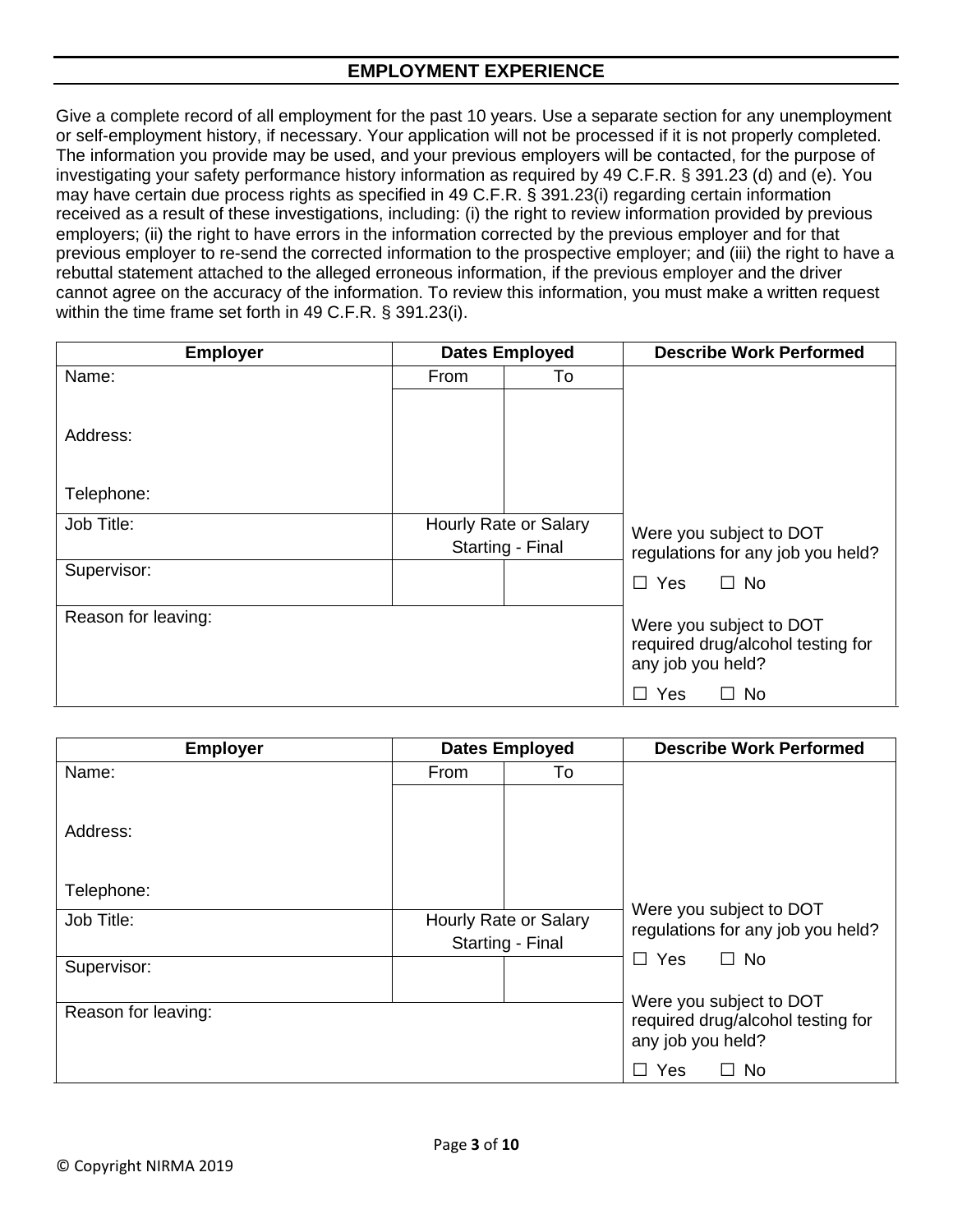| <b>Employer</b>     |                       | <b>Dates Employed</b> | <b>Describe Work Performed</b>                         |
|---------------------|-----------------------|-----------------------|--------------------------------------------------------|
| Name:               | From                  | To                    |                                                        |
|                     |                       |                       |                                                        |
| Address:            |                       |                       |                                                        |
|                     |                       |                       |                                                        |
| Telephone:          |                       |                       |                                                        |
| Job Title:          | Hourly Rate or Salary |                       | Were you subject to DOT                                |
|                     |                       | Starting - Final      | regulations for any job you held?                      |
| Supervisor:         |                       |                       | $\Box$ No<br>$\Box$ Yes                                |
|                     |                       |                       |                                                        |
| Reason for leaving: |                       |                       | Were you subject to DOT                                |
|                     |                       |                       | required drug/alcohol testing for<br>any job you held? |
|                     |                       |                       | Yes<br>$\Box$ No<br>$\mathsf{L}$                       |

| <b>Employer</b>     |                       | <b>Dates Employed</b> | <b>Describe Work Performed</b>    |  |
|---------------------|-----------------------|-----------------------|-----------------------------------|--|
| Name:               | From                  | To                    |                                   |  |
|                     |                       |                       |                                   |  |
| Address:            |                       |                       |                                   |  |
|                     |                       |                       |                                   |  |
| Telephone:          |                       |                       |                                   |  |
| Job Title:          | Hourly Rate or Salary |                       | Were you subject to DOT           |  |
|                     |                       | Starting - Final      | regulations for any job you held? |  |
| Supervisor:         |                       |                       | $\Box$ No<br>$\Box$ Yes           |  |
|                     |                       |                       |                                   |  |
| Reason for leaving: |                       |                       | Were you subject to DOT           |  |
|                     |                       |                       | required drug/alcohol testing for |  |
|                     |                       |                       | any job you held?                 |  |
|                     |                       |                       | Yes<br>$\Box$ No<br>$\perp$       |  |

| <b>Employer</b> |                  | <b>Dates Employed</b> | <b>Describe Work Performed</b> |
|-----------------|------------------|-----------------------|--------------------------------|
| Name:           | From             | To                    |                                |
|                 |                  |                       |                                |
| Address:        |                  |                       |                                |
|                 |                  |                       |                                |
| Telephone:      |                  |                       |                                |
| Job Title:      |                  | Hourly Rate or Salary |                                |
|                 | Starting - Final |                       |                                |
| Supervisor:     |                  |                       |                                |
|                 |                  |                       |                                |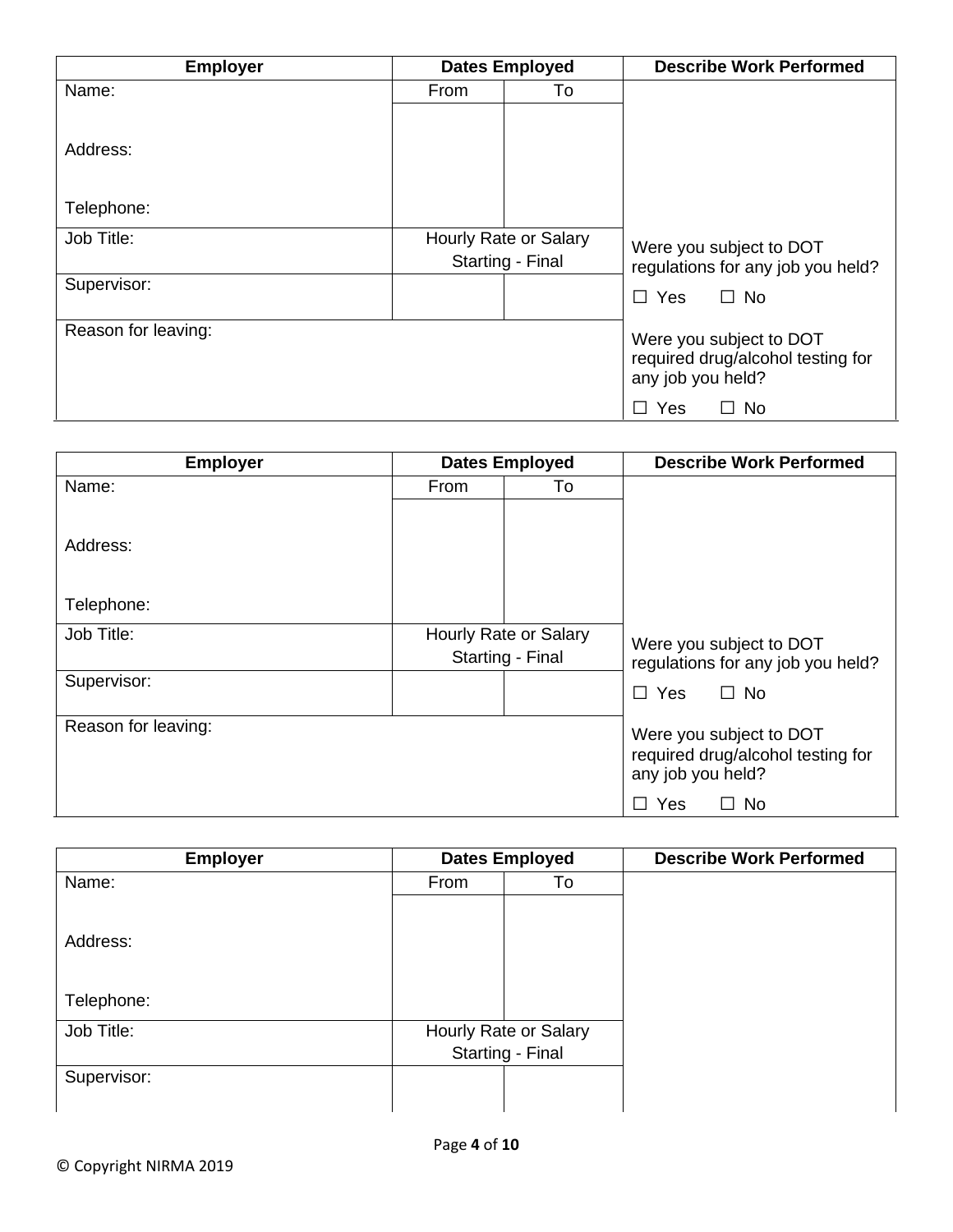| Reason for leaving: | Were you subject to DOT<br>regulations for any job you held?                      |
|---------------------|-----------------------------------------------------------------------------------|
|                     | $\Box$ Yes<br>$\Box$ No                                                           |
|                     | Were you subject to DOT<br>required drug/alcohol testing for<br>any job you held? |
|                     | Yes<br>$\Box$ No<br>$\Box$                                                        |

| <b>Employer</b>     |                       | <b>Dates Employed</b> | <b>Describe Work Performed</b>                               |  |
|---------------------|-----------------------|-----------------------|--------------------------------------------------------------|--|
| Name:               | From                  | To                    |                                                              |  |
|                     |                       |                       |                                                              |  |
| Address:            |                       |                       |                                                              |  |
|                     |                       |                       |                                                              |  |
| Telephone:          |                       |                       |                                                              |  |
| Job Title:          | Hourly Rate or Salary |                       | Were you subject to DOT<br>regulations for any job you held? |  |
|                     |                       | Starting - Final      |                                                              |  |
| Supervisor:         |                       |                       | $\Box$ Yes<br>$\Box$ No                                      |  |
|                     |                       |                       | Were you subject to DOT                                      |  |
| Reason for leaving: |                       |                       | required drug/alcohol testing for                            |  |
|                     |                       |                       | any job you held?                                            |  |
|                     |                       |                       | $\Box$ Yes<br>$\Box$ No                                      |  |
|                     |                       |                       |                                                              |  |

# **TRUCK DRIVING EXPERIENCE**

| <b>Class of Equipment</b>          | <b>Type of Equipment</b> | Dates From/To | <b>Approximate Number</b><br>of Miles/Hours |
|------------------------------------|--------------------------|---------------|---------------------------------------------|
| <b>Straight Truck</b>              |                          |               |                                             |
| <b>Tractor &amp; Semi Trailer</b>  |                          |               |                                             |
| <b>Material Handling Equipment</b> |                          |               |                                             |

| Have you EVER been denied a license, permit, or privilege to operate a motor vehicle? |  | $\Box$ Yes $\Box$ No |  |
|---------------------------------------------------------------------------------------|--|----------------------|--|
|                                                                                       |  |                      |  |
| Is your license to drive suspended or revoked at this time, in any state?             |  | $\Box$ Yes $\Box$ No |  |
|                                                                                       |  |                      |  |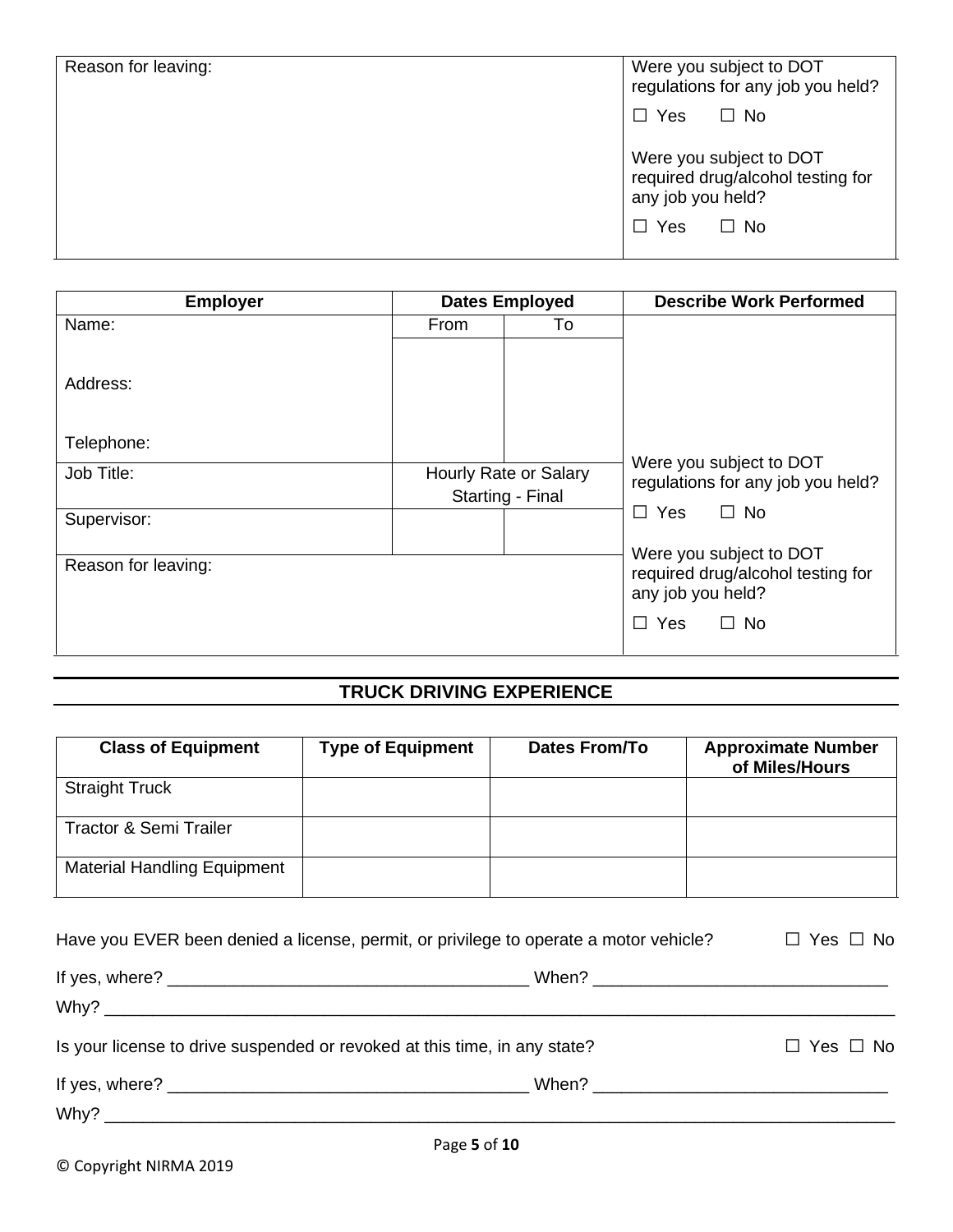| Has any license, permit, or privilege EVER been suspended or revoked?               | $\Box$ Yes $\Box$ No                                                                                           |  |  |
|-------------------------------------------------------------------------------------|----------------------------------------------------------------------------------------------------------------|--|--|
|                                                                                     |                                                                                                                |  |  |
|                                                                                     |                                                                                                                |  |  |
| Is your driving privilege limited in any way, such as probation, area of operation, | $\Box$ Yes $\Box$ No                                                                                           |  |  |
| limitations of hours, etc., at this time?                                           |                                                                                                                |  |  |
|                                                                                     |                                                                                                                |  |  |
| Are you familiar with D.O.T. Motor Carrier Safety Regulations?                      | $\Box$ Yes $\Box$ No                                                                                           |  |  |
| Do you agree to follow them?                                                        | $\Box$ Yes $\Box$ No                                                                                           |  |  |
|                                                                                     | List all unexpired commercial drivers' licenses:                                                               |  |  |
|                                                                                     | State ___________________________ Expiration Date__________________________License Number_____________________ |  |  |
|                                                                                     | State ____________________________ Expiration Date__________________________License Number____________________ |  |  |

| <b>ACCIDENT RECORD</b><br>List Accidents for the past three (3) Years |              |                                                           |                              |                   |                                                   |  |  |
|-----------------------------------------------------------------------|--------------|-----------------------------------------------------------|------------------------------|-------------------|---------------------------------------------------|--|--|
| <b>Date</b>                                                           | <b>Where</b> | <b>Nature of Accident</b><br>(Head-On, Rear-End,<br>Etc.) | Nature of<br><b>Injuries</b> | <b>Fatalities</b> | <b>Type of Vehicle You</b><br><b>Were Driving</b> |  |  |
|                                                                       |              |                                                           |                              |                   |                                                   |  |  |
|                                                                       |              |                                                           |                              |                   |                                                   |  |  |
|                                                                       |              |                                                           |                              |                   |                                                   |  |  |
|                                                                       |              |                                                           |                              |                   |                                                   |  |  |
|                                                                       |              |                                                           |                              |                   |                                                   |  |  |
|                                                                       |              |                                                           |                              |                   |                                                   |  |  |

| VIOLATIONS OF MOTOR VEHICLE LAWS FROM PAST THREE (3) YEARS<br>List only if convicted or if bond or collateral was forfeited; exclude parking violations |       |                           |                                    |  |  |
|---------------------------------------------------------------------------------------------------------------------------------------------------------|-------|---------------------------|------------------------------------|--|--|
| <b>Date</b>                                                                                                                                             | Where | <b>Specific Violation</b> | <b>Outcome/Disposition/Penalty</b> |  |  |
|                                                                                                                                                         |       |                           |                                    |  |  |
|                                                                                                                                                         |       |                           |                                    |  |  |
|                                                                                                                                                         |       |                           |                                    |  |  |
|                                                                                                                                                         |       |                           |                                    |  |  |
|                                                                                                                                                         |       |                           |                                    |  |  |
|                                                                                                                                                         |       |                           |                                    |  |  |
|                                                                                                                                                         |       |                           |                                    |  |  |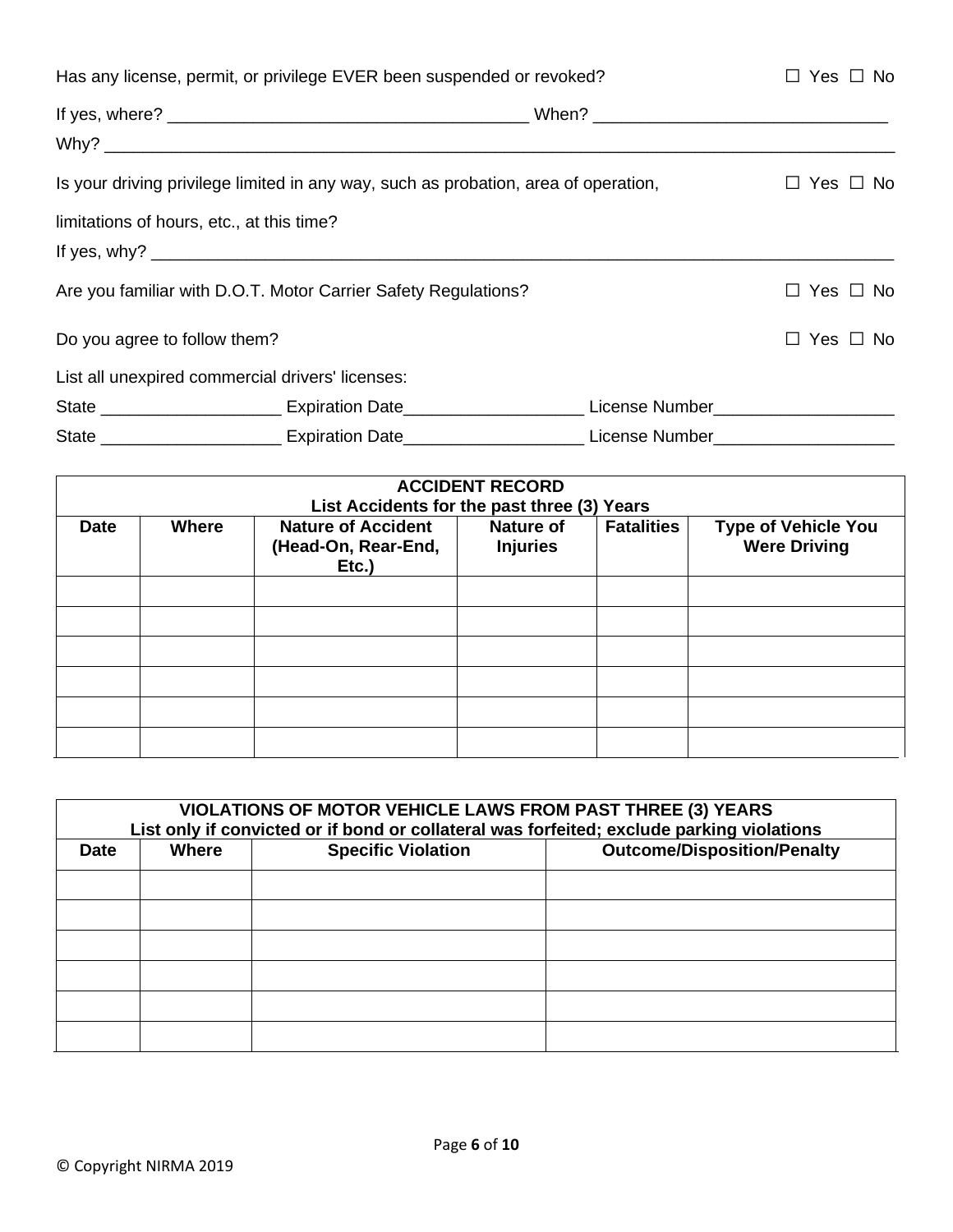#### **OTHER**

Will you take an alcohol/drug screen breath/urine test for drug and alcohol or controlled substances?

### SPECIAL SKILLS AND QUALIFICATIONS

Summarize special skills and qualifications acquired from employment or other experiences:

State any additional information you feel may be helpful in considering your application:

 $\Box$  Yes  $\Box$  No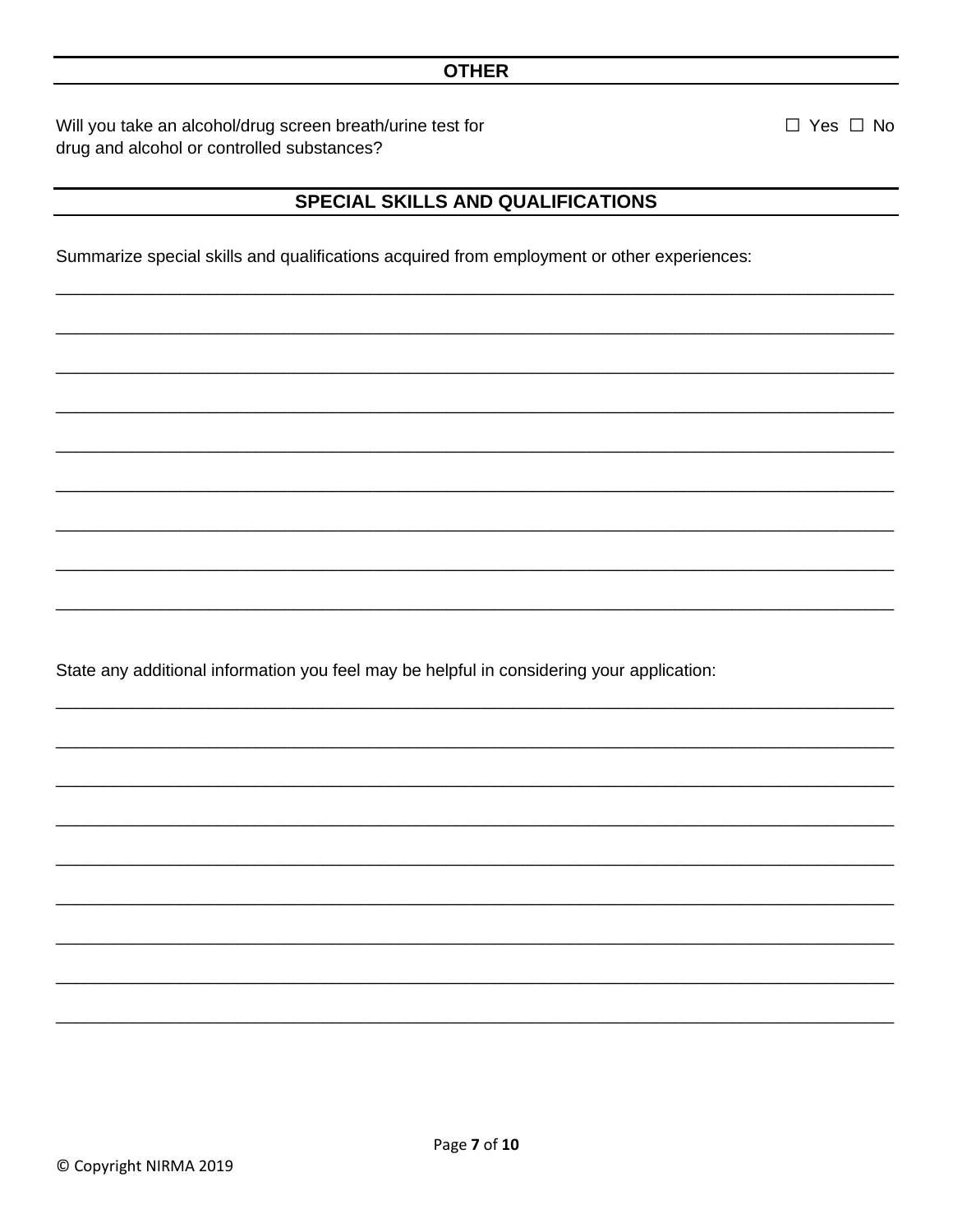This certifies that this application was completed by me and that all entries on it and information in it are true and complete to the best of my knowledge.

The County may investigate all statements contained in this application, and I understand that any false, omitted, or misleading information may result in my immediate discharge if I am hired.

**I UNDERSTAND THAT THIS APPLICATION IS NOT A CONTRACT OF EMPLOYMENT. I ALSO UNDERSTAND THAT IF HIRED, REGARDLESS OF ANY ORAL REPRESENTATIONS TO THE CONTRARY, THE EMPLOYMENT RELATIONSHIP BETWEEN ME AND THE COUNTY IS TERMINABLE-AT-WILL SO THAT BOTH THE COUNTY AND I REMAIN FREE TO CHOOSE TO END OUR WORK RELATIONSHIP AT ANY TIME FOR ANY OR NO REASON. ANY CHANGES IN THIS "AT WILL" EMPLOYMENT RELATIONSHIP MUST BE MADE IN WRITING AND APPROVED BY THE COUNTY BOARD.** 

I understand that any offer of employment may be conditioned upon a health evaluation by a doctor selected by the County to determine whether I qualify for the position being considered. In addition, I understand a drug and alcohol test is required.

I understand that should I be determined to meet the minimum employment qualifications for the position(s) for which I am applying, the County will ask me to submit additional responses to questions regarding (1) prior convictions for alcohol or drug related crimes or traffic offenses, including whether such prior convictions involved the use of a vehicle and (2) any currently pending alcohol or drug related charges or arrests that have not yet been fully resolved or disposed of, including whether such charge or arrest involved the use of a vehicle.

**I understand that my previous employers may be contacted and that the information provided by me may be used for the purpose of investigating my safety performance history as required by DOT regulations. I authorize the County to make a thorough investigation of my past employment, education, criminal history, driving record, job-related activities, and other relevant background information, and I release from all liability all persons, companies, and corporations supplying such information. I also indemnify this County against any liability that might result from making such investigation. Additionally, I authorize the County to supply my employment record, in its sole discretion, in whole or in part, to any prospective employer, government agency, or other party with an interest as the County deems appropriate.** 

Signature of Applicant Date Date Control of Applicant Date Date Date Date Date Date

\_\_\_\_\_\_\_\_\_\_\_\_\_\_\_\_\_\_\_\_\_\_\_\_\_\_\_\_\_\_\_\_\_\_\_\_\_\_\_\_\_ \_\_\_\_\_\_\_\_\_\_\_\_\_\_\_\_\_\_\_\_\_\_\_\_\_\_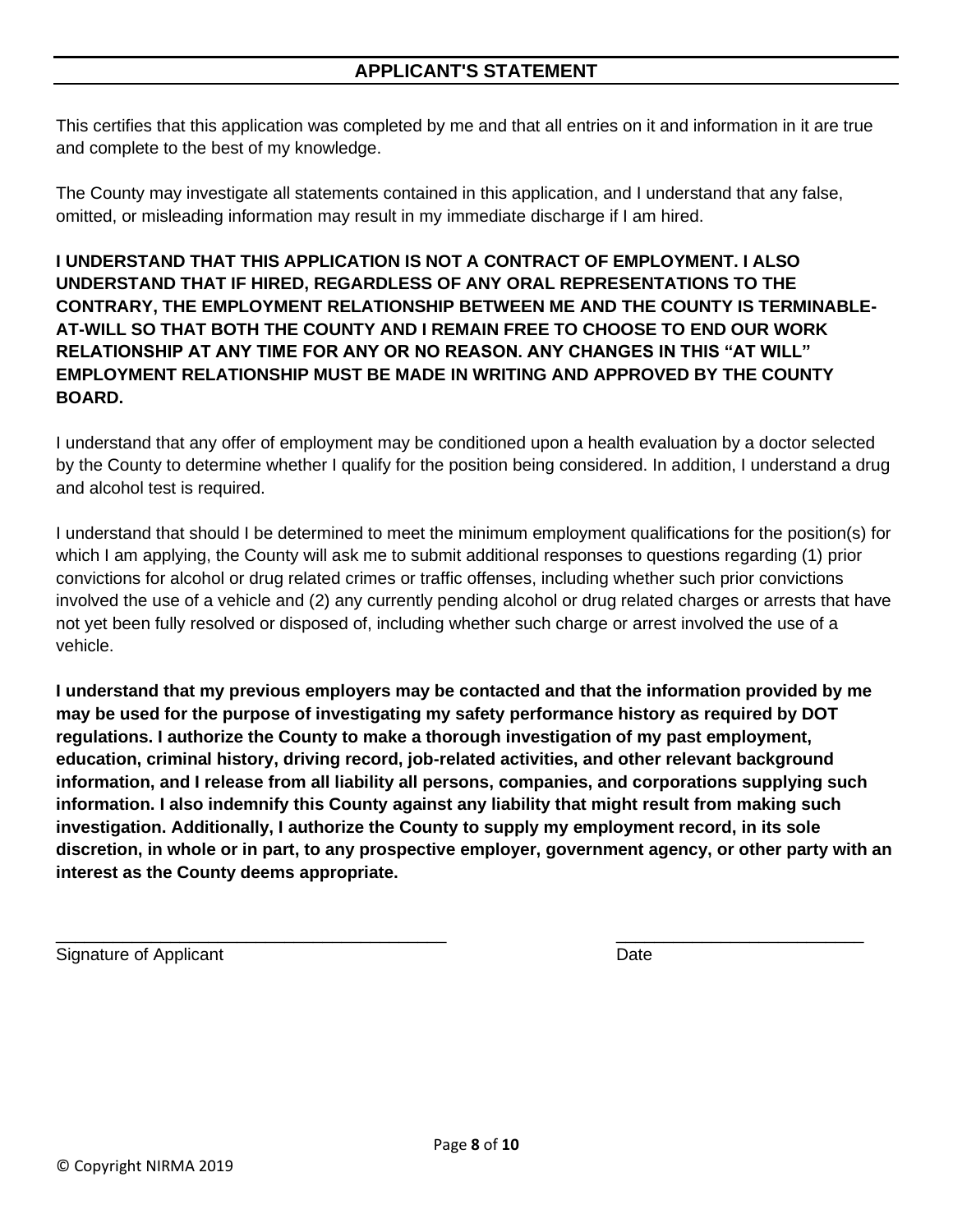## **Supplemental Application for Employment (Drivers Only)**

*This form is to be completed only AFTER the County has determined the Applicant meets the minimum qualifications for the position(s) for which the Applicant is applying.* This application is good for 45 days or until the position is filled.

| Have you EVER been convicted for any alcohol-related crime or traffic offense? | $\Box$ Yes $\Box$ No |
|--------------------------------------------------------------------------------|----------------------|
|                                                                                |                      |
| Was a vehicle involved?                                                        | $\Box$ Yes $\Box$ No |
| If yes, what type: $\square$ Personal $\square$ Commercial                     |                      |
|                                                                                |                      |
| Have you EVER been convicted for any drug-related crime or traffic offense?    | $\Box$ Yes $\Box$ No |
|                                                                                |                      |
| Was a vehicle involved?                                                        | $\Box$ Yes $\Box$ No |
| If yes, what type: $\square$ Personal $\square$ Commercial                     |                      |
|                                                                                |                      |
| Do you have any currently pending alcohol-related or drug-related charges      | $\Box$ Yes $\Box$ No |
| or arrests that have not yet been fully resolved or disposed of?               |                      |
|                                                                                |                      |
| Was a vehicle involved?                                                        | $\Box$ Yes $\Box$ No |
| If yes, what type: $\square$ Personal $\square$ Commercial                     |                      |
|                                                                                |                      |